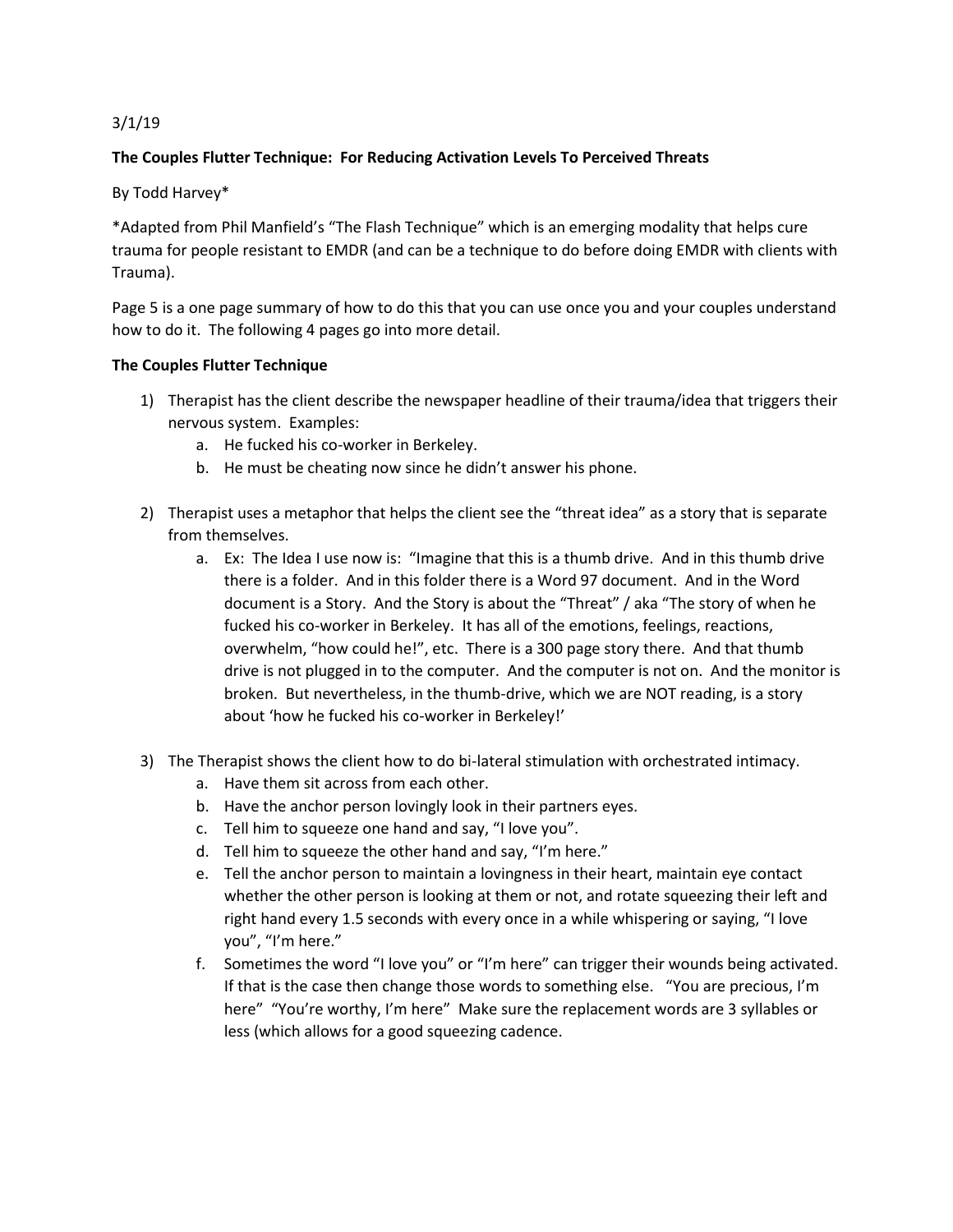- 4) The Therapist explains to the client how to hold a preferred experience in their mind's eye. The client is instructed that a preferred experience is anything that if they were to think about would make them feel good. The more evocative of an experience the better. If they have a strong relational preferred experience, I prefer using those. Examples of preferred experiences some of my clients have used include:
	- a. A beautiful sunset.
	- b. A loved one holding them.
	- c. A video of their child learning to ride a bike.
	- d. Sex
	- e. Drugs
	- f. Rock and roll
	- g. a debaucherous experience at a party where a friend was acting silly,
	- h. a spiritual resource (Jesus or Mary or Buddha holding them),
	- i. surfing,
	- j. performing a concert,
	- k. Grandfather (dead now) holding them as a child,
	- l. Going for a walk with a friend, etc.

Tip: Feel free to change what preferred experience you are using if it gets the client stuck into accidently dwelling on the content of the USB drive. For example, I had to switch an internal resource from having a Hippy Jesus hugging me to a beautiful experience of nature for my partner to help me clear something in my nervous system because for some reason feeling Jesus's love triggered my USB trigger because the content on my drive had to do with not really believing my partner was really going to be there for me (love). So, since "love" as a resource was sticky for me, we just found another resource and then The Couples Flutter Technique was successful.

- 5) The therapist instructs anchoring partner to continue to squeeze "I love you", "I'm here" taps every 1.5 seconds.
- 6) I let the client know that there is a difference between a memory and a pre-cursor memory. In a memory, we feel and are impacted on what we experience and with a pre-cursor memory, we are subconsciously aware without being consciously impacted.
	- a. a memory takes .5 seconds to activate
	- b. A pre-cursory memory takes .2 seconds to activate.
	- c. We want to activate a pre-cursory memory, so we use a technique of having the clients "flutter" their eyes quickly and not think about the fact that the USB drive exists. We want to pay special attention that the do not accidently start thinking about the trauma memory. There is nothing magical about fluttering the eyes, but is a physical mechanism for getting them to be aware of something without thinking about it.
- 7) Instruct the anchor person to help their partner stay in their preferred experience while continuing to do the bilateral stimulation of "I love you, I'm here" squeezes.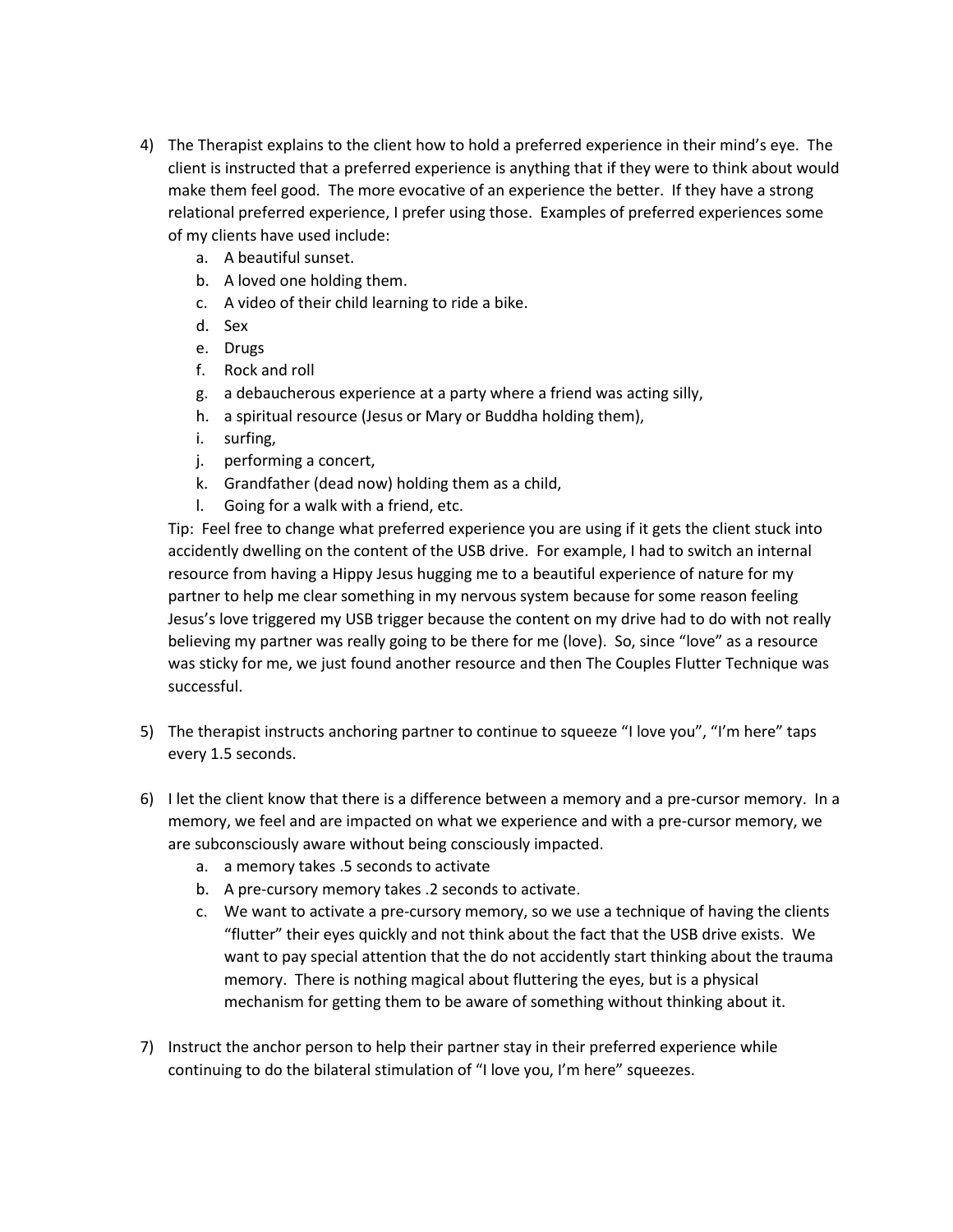- 8) After the person clearing their activation nods to acknowledge that they are enjoying being in their preferred state (while the alternating squeezing continues), say to them, "When I say the word 'Flutter', flutter your eyes to acknowledge the USB drive exists without thinking about anything on it."
- 9) Every 4-6 squeezes, say the word "Flutter" and monitor what is happening. Make sure that
	- a. The person clearing her activation is not accidently revisiting the trauma / activating memory when they are fluttering.
	- b. Have the anchor partner say, "I love you, I'm here" while squeezing after the person flutters
		- i. That is helpful because it can distract them from accidently starting to think about the trauma.
	- c. Encourage the anchor to cheerlead the person clearing their trigger's preferred experience. Encourage them to be genuinely loving in their heart when they are squeezing their partners hands.
	- d. After 5 rounds of this (after the person flutters their eyes after 4-6 taps), then have the anchoring partner to encourage their loved one to take a deep breath and come back into the room together to have a conversation about what happened.
- 10) Then you ask the person what their SUDS is (Subjective Unit of Disturbance).
	- a. You educate them that when you are asking them to self-assess their state you are NOT asking them to determine how awful their story is on the USB drive. Ask them to scale it 0 to 10.
		- i. This sometimes takes repeating because people often will say they have a level 1-3 when they actually are not disturbed at all. So, if that happens, re-educate them the difference between their own nervous system and the story on the USB drive.
			- 1. I might give an example like, Trump getting elected is awful but my nervous system right this minute is calm. Or I am aware that the Holocaust is terrible, and right this minute while I am aware of the horror of it, I feel relaxed.
				- a. Sometimes having those extreme examples are helpful because people often have unhelpful rules internalized which presume they can only really care if their nervous system is jacked. It is the same type of logic that couples have that cause them to stay in escalation mode (ex: "If I am calm and loving instead of in a state of raging then he won't take the affair seriously.")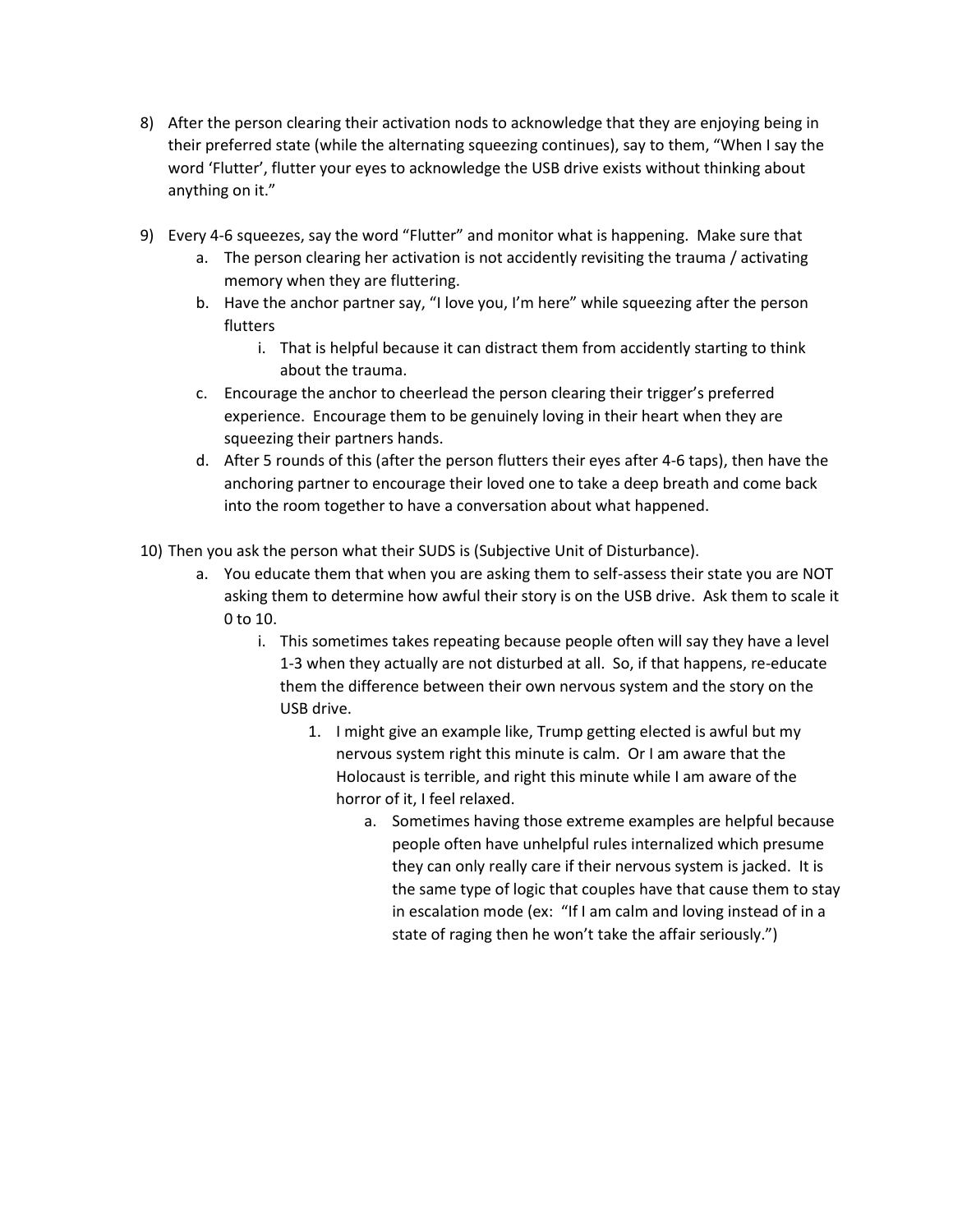- 11) Ask them what their SUDS would have been an hour ago if they were aware of the USB drive content.
	- a. This sounds like it is a unnecessary step, but it is actually essential if they are to practice this at home. Since the material is not consciously processed (such as in therapeutic interventions), they do not have a cathartic relief. So, in order to be motivated to do the exercise that clears their triggers, they need to revisit and consciously affirm the fact that it works.
		- i. Client needs to be able to say to you, "An hour ago, when I thought about this, I would have been at a level 7 or 8, and right now, I'm not disturbed at all."
- 12) Provide a little psycho-ed on how/why this works:
	- a. By having a loving resource (their partner being loving with the eyes, touch, and words), combined with a preferred experience that they are fantasizing about, while at the same time activating a pre-cursor memory to a triggering event, they are providing the context for the triggered memory to go from being stored in the amygdala (fight or flight part of the brain) into the pre-frontal cortex which is capable of love, compassion, and the types of emotions they experienced in their preferred experience. Let them know they still have the same memory but it is stored in a different (preferred) location in the brain and that is why they are not triggered anymore.
- 13) Congratulate them and encourage them to make lists of triggers and clear one a day.
- 14) Proceed to do couples work how you normally would. For me, I follow the EFT model complemented with Hakomi enactments and R-CS sense of self being affirmed.
- 15) Their SUDS will go down. Sometimes all the way to 0. Sometimes it will go from a 10 to a 7. Then you do it again and it may go from a 7 to a 5. Then you do it again and it goes from a 5 to a 3. Almost always you get it cleared or substantially cleared.